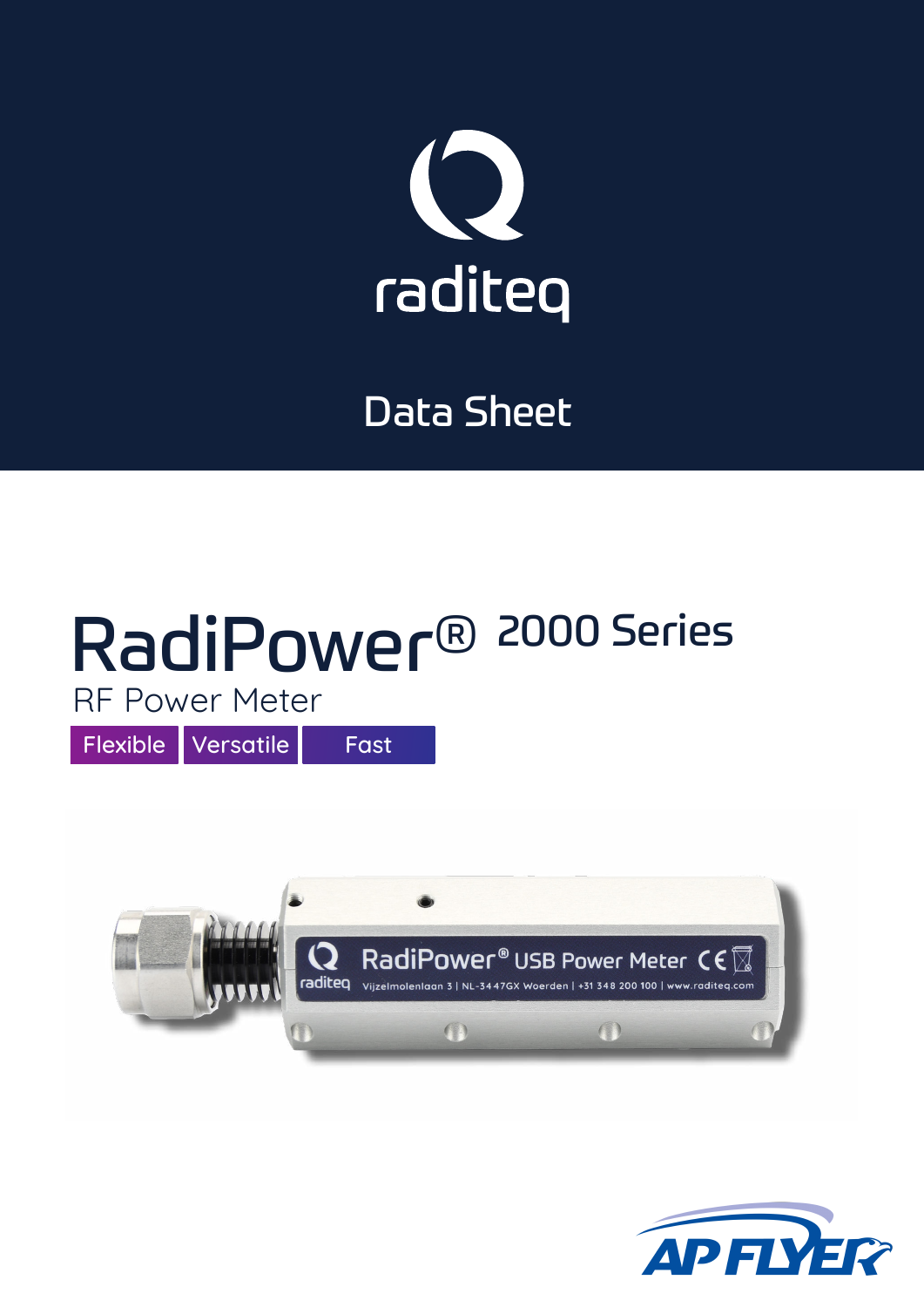## RadiPower® 2000 Series The accurate EMC Power Meter

#### Flexible Versatile Extensible

An accurate and fast power meter is indispensable to perform reliable EMC measurements. The RadiPower offers a range of RF power meters for CW or Burst/Pulse power measurements during EMC tests. The RadiPower offers an affordable, accurate and extremely fast CW power meter. It provides measurements within 0.25 dB over a frequency range from 4 kHz up to 6 GHz and 80 MHz up to 18 GHz, which enables effective measurements in accordance with the latest international EMC standards.

#### **Fast**

EMC immunity measurements are time consuming, where the total test time is depending on the number of frequency points, the dwell time and the speed of the power meter. As the EMC standards prescribe the first two parameters, the speed of the power meter is the only one that can be optimised. Most RF power meters tend to get relatively slow at low power (test) levels. The RadiPower uses a detector with 1 Msps sampling speed which provides fast power measurement over its complete power range, even at low power levels.

#### **Accurate**

Next to speed, accuracy is the second important parameter when performing EMC measurements. The RadiPower has an accuracy of 0.25 dB which is extremely suitable for immunity testing in accordance to Automotive, CE-marking and Military standards. The RadiPower has a very low Standing Wave Ratio (SWR) and this will result in a low impedance mismatch, which is one of the contributions to the measurement uncertainty in RF power measurements.

#### **Ruggedized**

The RadiPower USB power meters are mounted in a very ruggedized metal housing to ensure long life and excellent shielding. The power meter is equipped with an N-type precision input connector.

#### **Wide band**

The RadiPower 6 GHz (model RPR2006C) has a standard frequency range from 9 kHz to 6 GHz which is covering most conducted- and radiated susceptibility tests. The 4 kHz low frequency extension (option #010) enables the RPR2006C to be used from 4 kHz, like required in MilStd. 461 CS-114, BCI common mode test on power cables. The RadiPower 18 GHz (model RPR2018C) covers power measurements from 80 MHz to 18 GHz.

#### **Flexible**

The RadiPower USB power meter can be connected to the USB1004A plug-in card which contains 4 USB inputs. The USB1004A plug-in card is designed to fit in the RadiCentre 19-inch rack-mountable modular system and together with the other available plug-in cards an affordable and comprehensive EMC test system can be configured. Alternatively, the RadiPower USB power head can be connected directly to a PC using the a standard USB port.

#### **Software support**

For stand-alone applications, the RadiPower USB power meter can be controlled by RadiMation Free which is standard delivered with each RadiPower. In case the RadiPower is used in a RadiCentre, it is software controllable through one of the available interfaces (USB, LAN, IEEE-488). Furthermore, the RadiPower can be controlled by RadiMation integral EMC measurement software and/or any other measurement packages as all software command codes to control the unit are available.